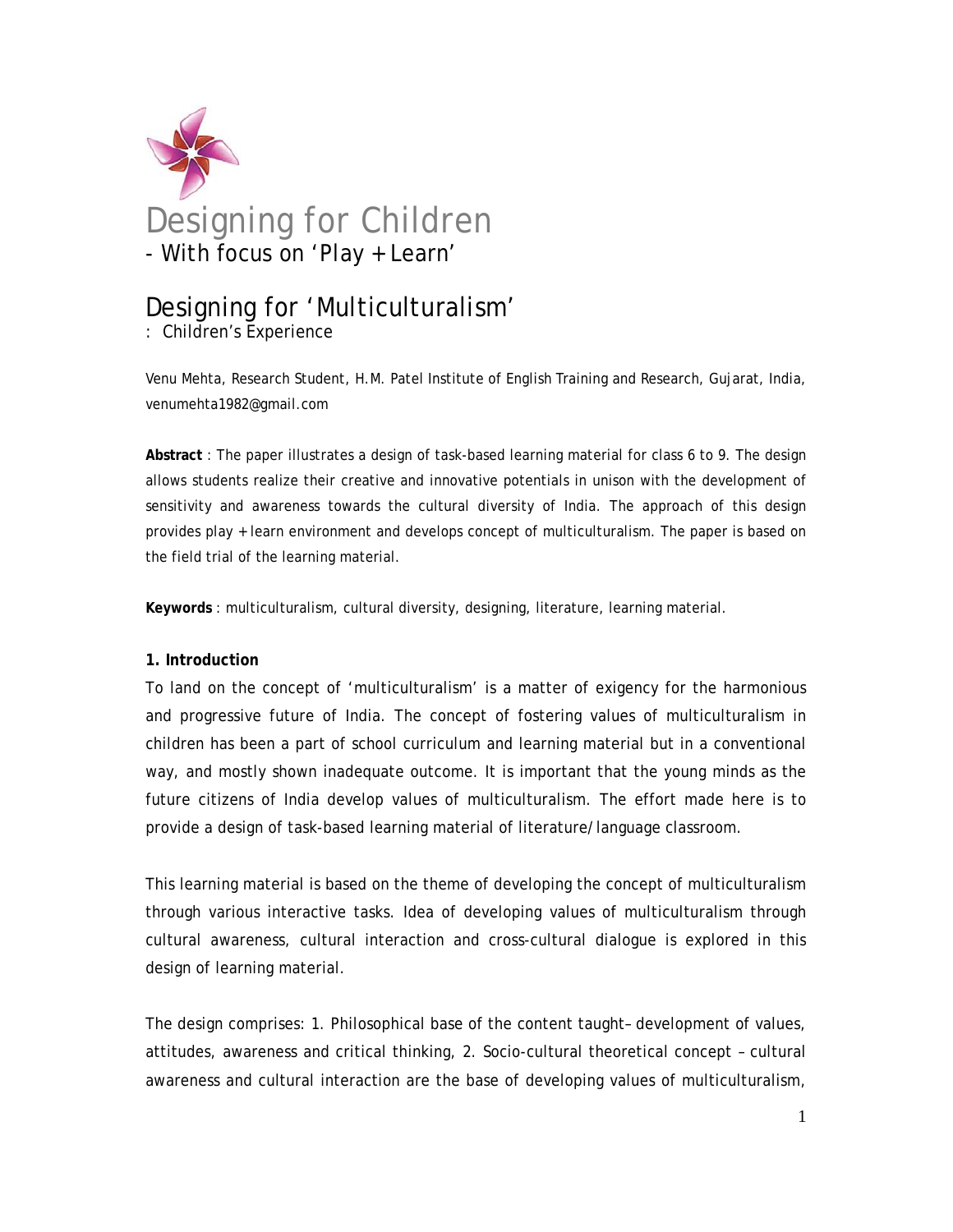3. Methods of learning – experimental learning, collaborative activity, and hand-on project, 4. Procedure – task-based learning, designing and its implementation. The activities which are designed here present ample scope for children to work: 1. creatively to innovate designs and 2. learn with theme-based design of learning material. The process of the design involves knowledge gathering, analysis, discovery, and conceptualization.

### **2. Method**

The learning material pursues the following method and procedure:

### **2.1. Theoretical Foundation**

I. The conception of designing this learning material holds the values of the learning theory on play and learn conceptualized by Maria Montessori (1870-1952) and Gijubhai Badheka (1885-1939) that promotes students develop a love of learning that includes attitudes of confidence, concentration and independence.

II. 'Literature' and 'Designing' is innately constructivist; inspire many forms of expression and involvement. Both upholds learning theory of constructivism and establishes constructivist engagement in learning (Piaget, 1952 & Vygotsky, 1978). Unison of literature and designing is a powerful view of learning as development that emphasizes the active role of learners in building understandings and making sense of the world. Designing as means of learning develops creativity and innovativeness while literature inspires learners beyond mere passive reception of it to higher levels of critical interpretation, creative expression, and reflective discernment. As learners interpret literature piece, they internalize and identify values and attitudes of multiculturalism.

#### **2.2. Framework of the Design**

The framework of the design is integrated with language and literature subject. This learning material begins with a piece of literature and proceeds with various tasks.

#### **2.3. Nature of the Tasks**

The various tasks include the following experiences for children:

- 1. exploring and research
- 2. knowledge gathering
- 3. designing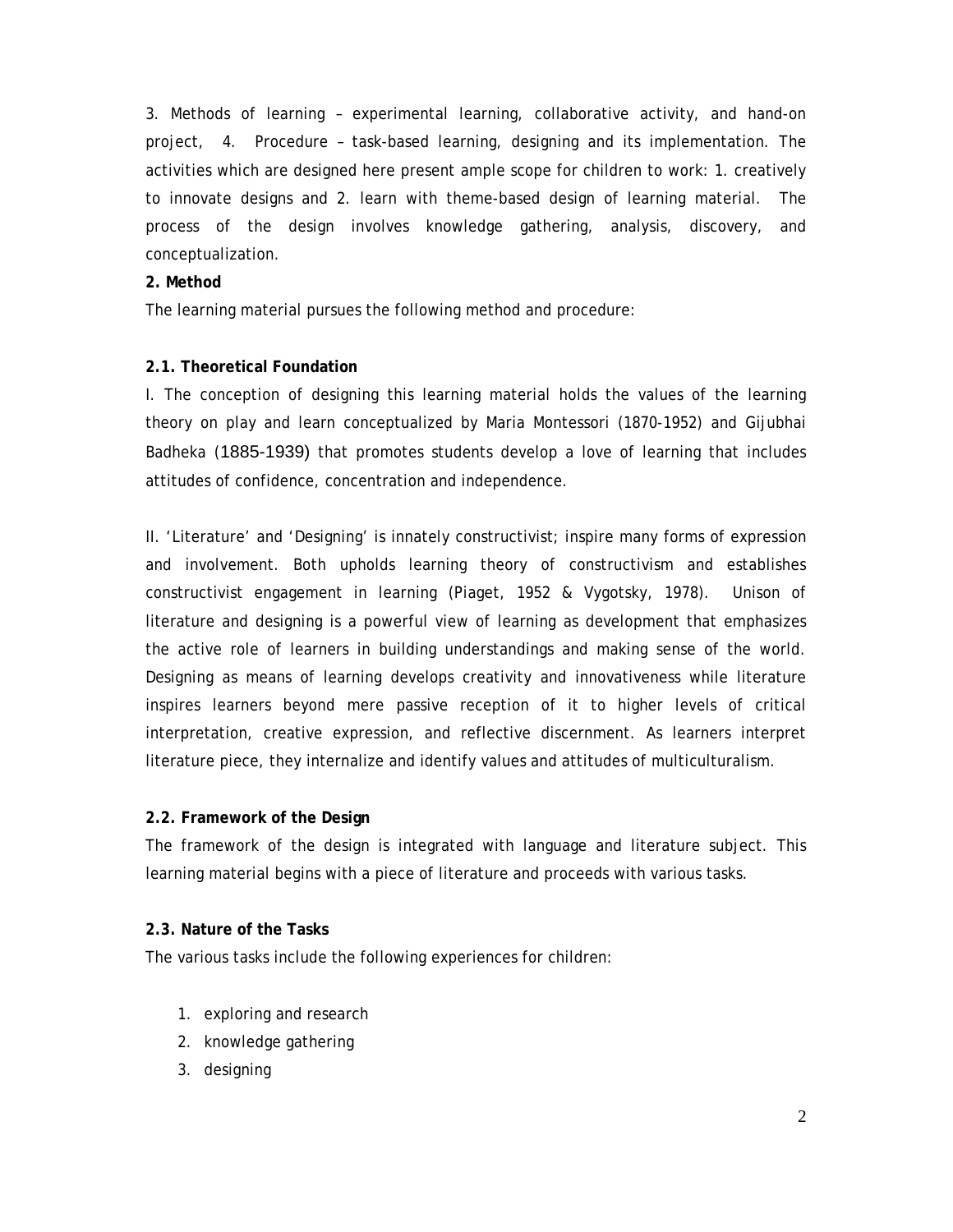- 4. connecting and comparing
- 5. presentation

# **2.4. Field Trial**

This learning material was tried out in five schools, class 8-10 at Anand, Gujarat as a part of a PhD research.

**2.5. Design and Procedure of the Learning Material** 

# **Literature Lesson : Ring Around the World**

- **Level:** 6 to 9 class
- **Materials Required:** Poem- 'Ring around the World', drawing sheets, hardboard paper, pencil, colors, and adhesives.
- **Time:** 5-7 hours.
- **Student Preparation:** Gather information from various encyclopedias, books on Indian cultures, and interviews.
- **Note to the Teacher:** Reading a poem is for both educational and aesthetic purposes. Make the classroom environment interactive and assist students to recognize the theme – values of multiculturalism.
- **I. Lead In: Read and Recite the Poem**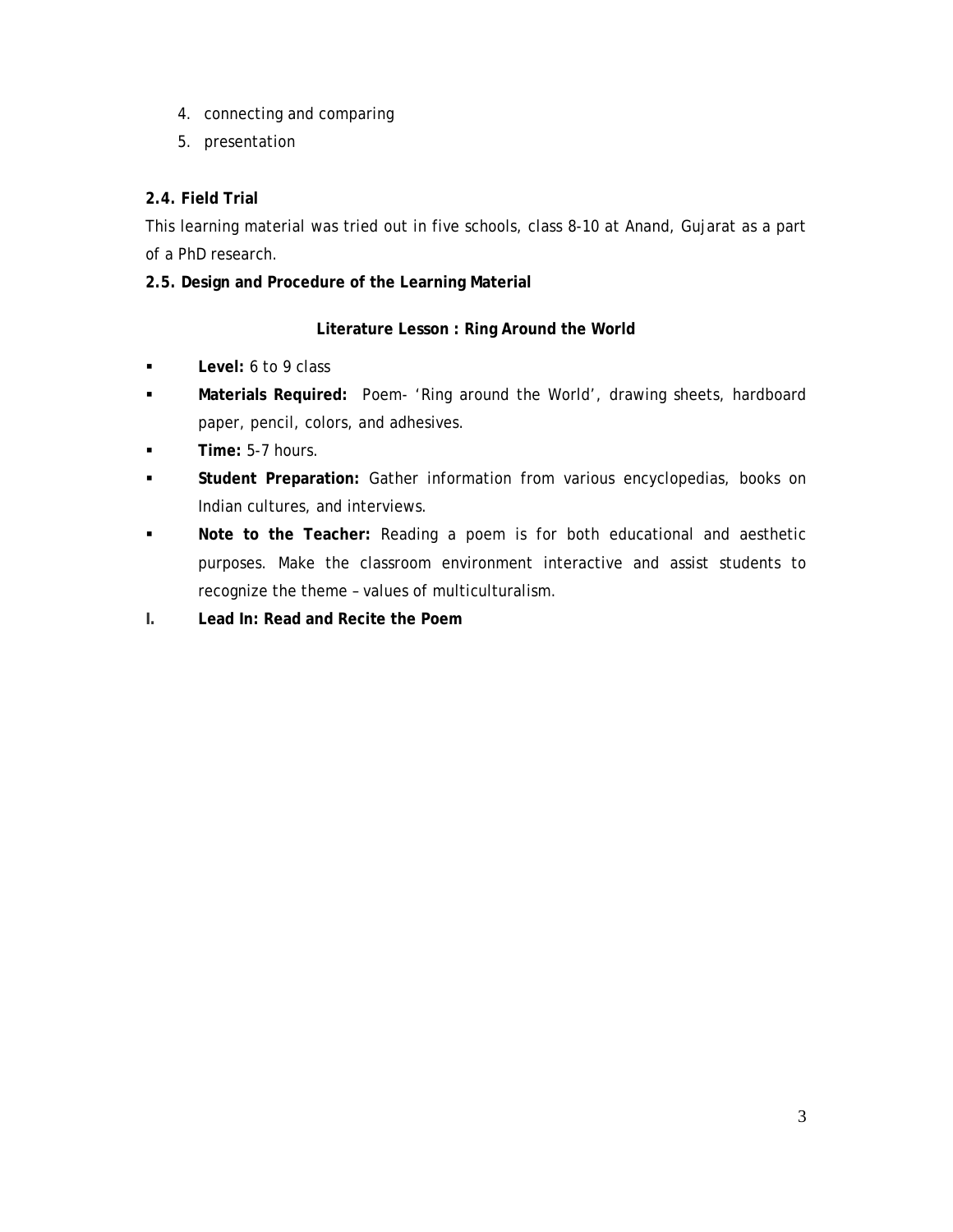

### **II. Read, Think and Match**

Study the following lines from the poem; match it with the appropriate meaning.

- 1. 'ring around the world' 1. to begin friendship
- 
- 3. 'all across the temperate and the torrid weather'
- 4. 'taking each other's hand' 4. to get united
- 5. 'there's a ring round the world, made of children's friendly faces'
- 
- 2. 'taking hands together' 2. a chain of brotherhood created by people around the world.
	- 3. the world is joined through friendly behavior of children around the world.
	-
	- 5. the ring passes through all kind of climate areas.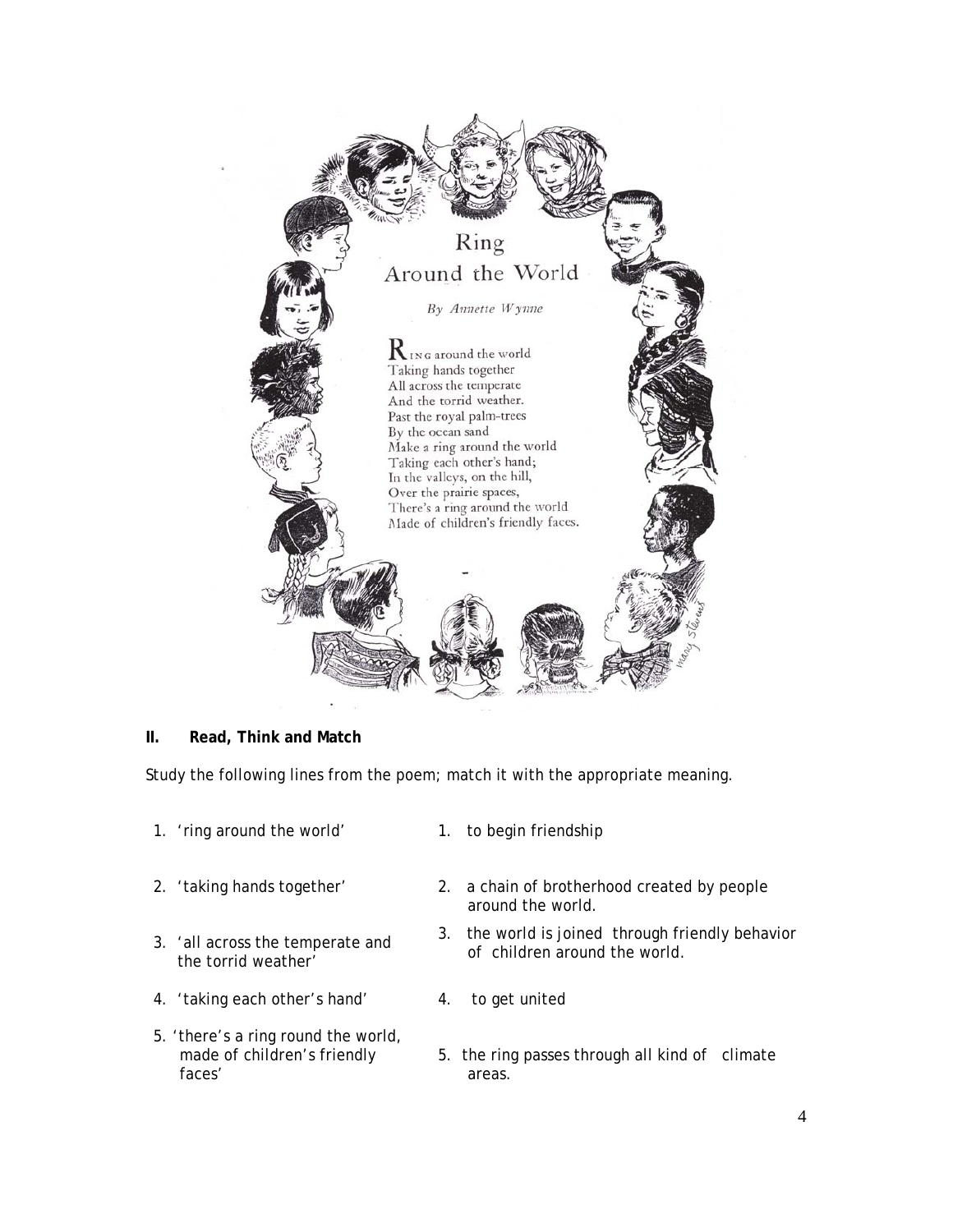### **III. Letter to a Friend**

Conversation between people can build 'Friendship'. What message do you want give to other children across the world on friendship ? Write the message on the given post-card.

| To, |  |
|-----|--|
|     |  |
|     |  |

## **IV. Paint It**

It is good to do some painting. Paint the geographical area described in the poem.



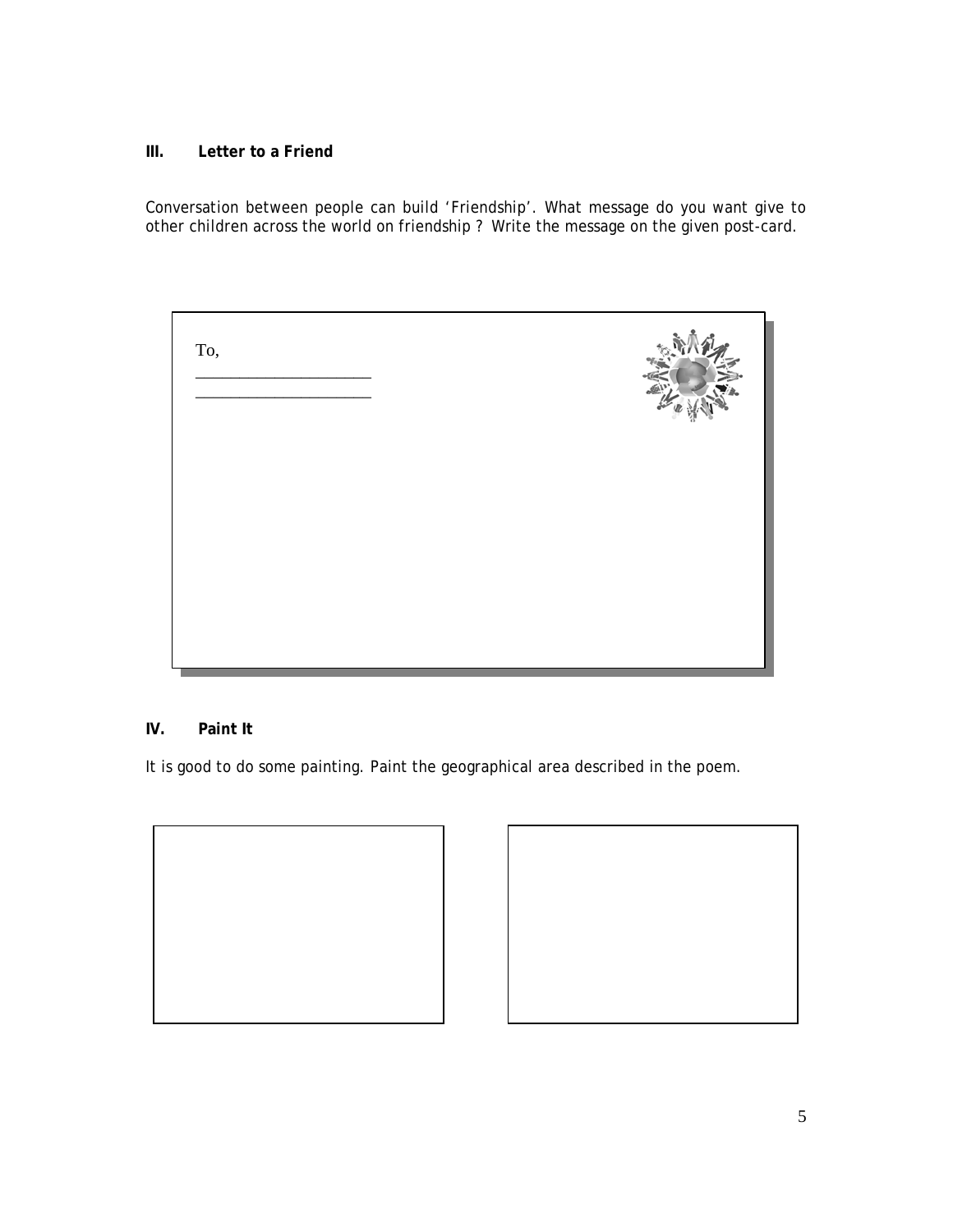

 Ocean **V. Design a Spin Wheel: Ring Around India** 

Here is an interesting game for you. Cut three large cardboard circles in three different sizes: first should be of 4 ft. second should be 3 ft. and third should be 2 ft. Now cut many oval shapes from cardboard. Fix the ovals on each circle. Fix a map of India at the middle of the smallest circle. Fix all three circles from their center in a way that you can spin them individually.

Now collect information of different states of India. The information includes language, fair, festivals, dance, attire, and craft. You can paint, paste picture, write, or make a collage. Add this information in each oval. Do not write the information in sequence of the ovals but make it random. Write name of the state on the inner circle.

For example : Inner circle 1 = state's name Middle circle 2 = language Middle circle 3 = fair, festival, dance Outer circle 4= attire and craft

What is the game then ? Now mismatch all the circles and tell your classmates to spin the circles and match the ovals with its state.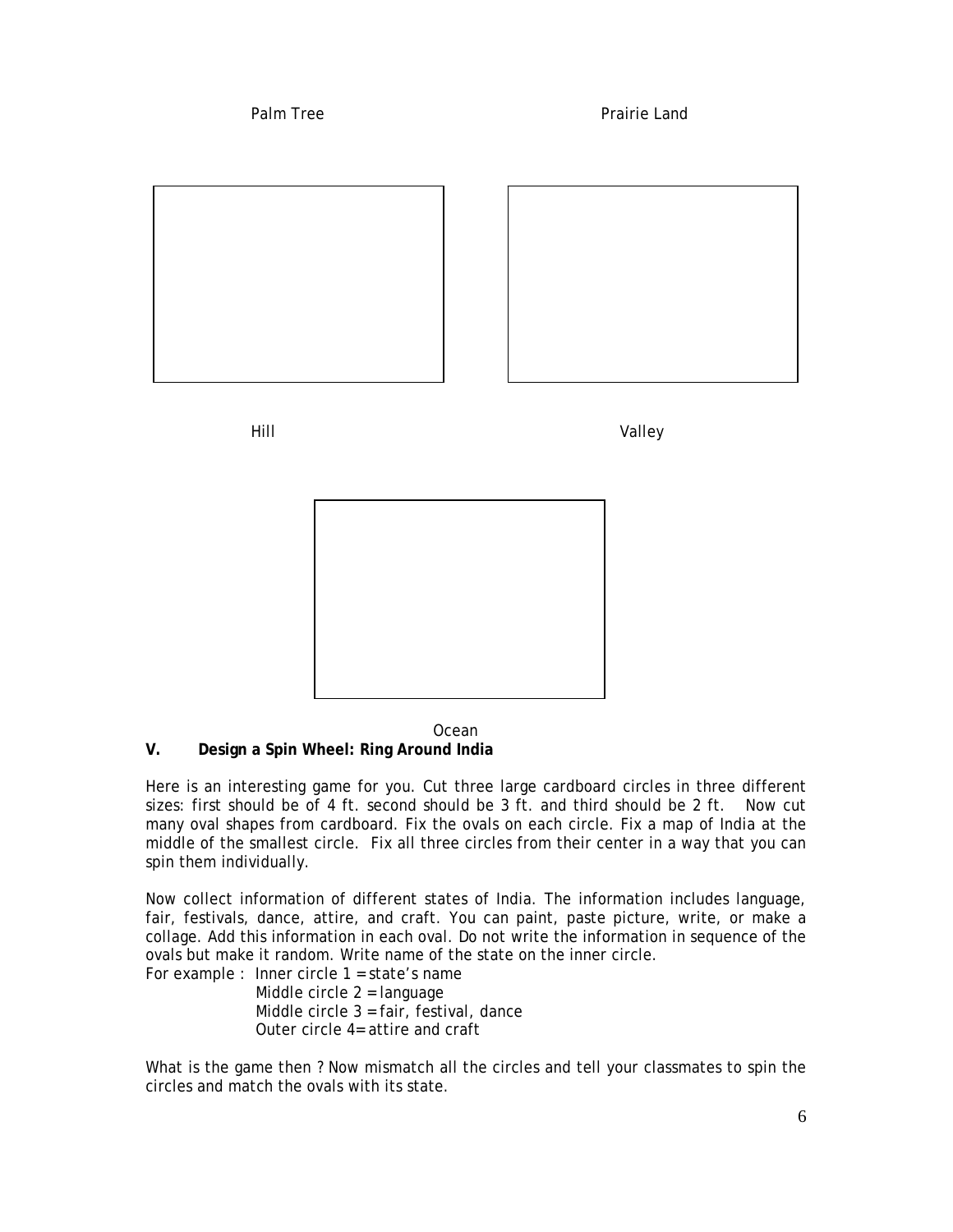The design should look like this :



*Ring around India*

### **3. Result and Discussion**

It has been observed during the field trial that the concept of learning the values of multiculturalism and developing creativity through literature and designing received satisfactory responses. This type of learning was a fresh experience for the learners. The design of the learning material allowed the students to perform collaborative research and presentation. The concept of cultural awareness developed sensitivity and respect for the cultural diversity. The structure of the design helped the students to construct their own creative invention.

Concept taught through learning material and designing:

- cultural awareness.
- cross-cultural interaction.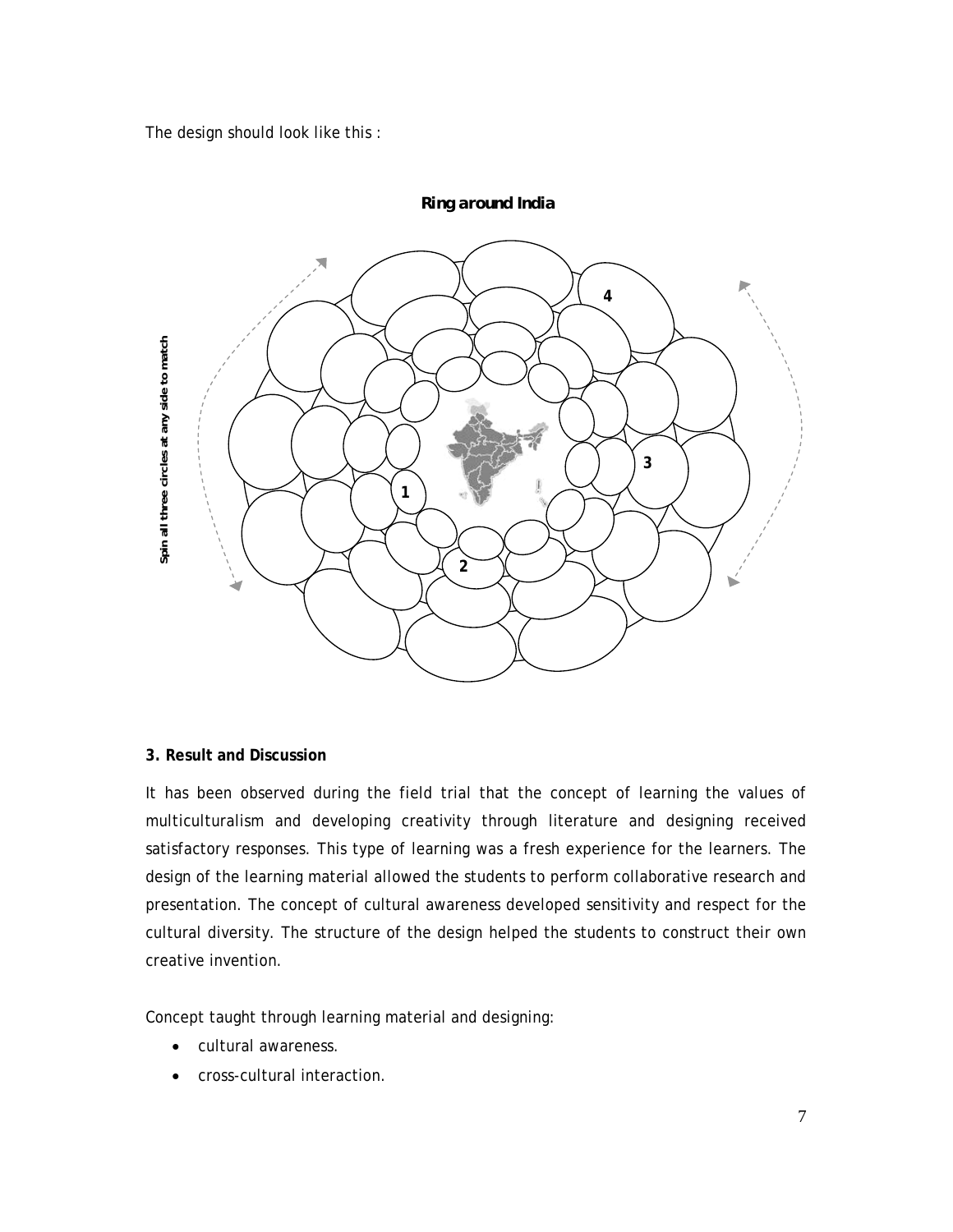- identifying, recognizing the difference and similarities of cultures.
- attitude, values and skills: respect, acceptance, recognition of differences and similarities of cultural diversity.
- understand that every culture is unique.
- compare and contrast different cultures.
- understand other's way of life is also valued and respected.
- develop critical thinking, abstract reasoning.
- learning through experimentation.
- project-based learning
- develop crafts, creativity, conceptual thinking
- development of interdisciplinary skills & presentation skills
- work independently and collaboratively through designing.
- develop insight of research and artistic responses.

#### **4. Conclusion:**

Combination of 'literature' and 'language' with 'designing' as a learning material endeavor a playful atmosphere and holistic learning. Literature and designing nurture together nurture cognitive and affective domain. Various tasks engender awareness of different cultural patterns and thus children develop recognition and respect towards cultural diversity of India. This innovative method of designing learning material inculcates values of multiculturalism.

#### **References**

Abraham, H. J. (1973) *World Problem in the Classroom.* UNESCO, Paris.

Moodley, K. A. (Ed.). (1992) *Beyond Multicultural Education: International Perspectives*. Detselig Enterterprises Ltd, Calgary.

Moody, H.L.B. (1971) *The Teaching of Literature in Developing Courtiers*. Longman, London.

Nunan, D. (1989) *Designing Tasks for the Communicative Classroom*. Cambridge University Press, Cambridge.

Olson, D. R., & Torrance, N. (Eds.). (1996) *The Handbook of Education and Human Development*. Blackwell Publishers, USA.